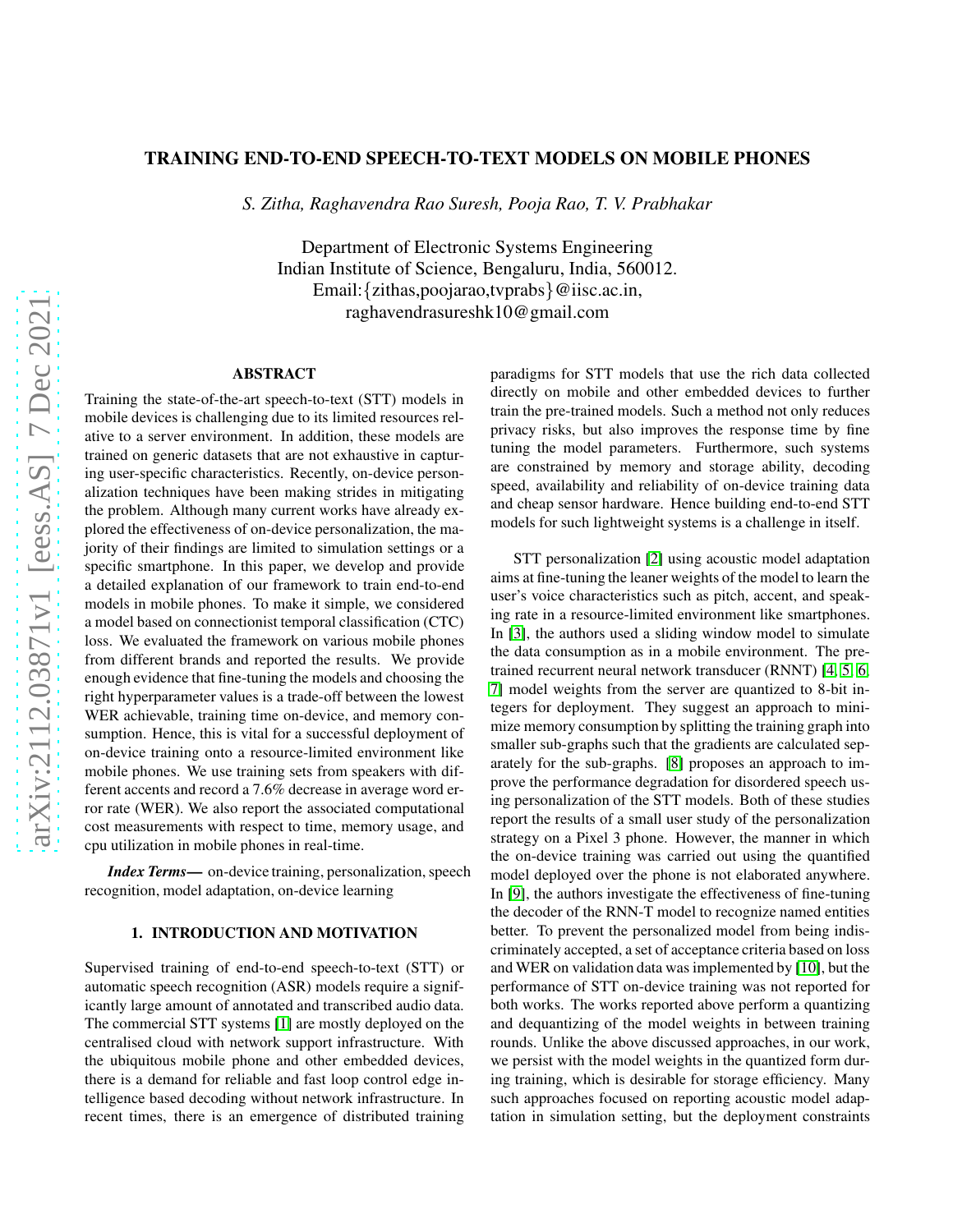| Dataset            | <b>Total Duration</b> | Male | Female |
|--------------------|-----------------------|------|--------|
|                    | (hrs)                 | (%)  | $\%$   |
| LibriSpeech $[13]$ | 960                   | 52   | 48     |
| Commonvoice [14]   | 2000                  | 45   | 15     |
| TEDlium [15]       | 250                   | 66   | 34     |
| Fischer $[16]$     | 2000                  | 53   | 47     |

Table 1: List of training datasets

<span id="page-1-0"></span>Table 2: Speaker breakdown for on-device training dataset

| Training<br><b>Set</b> | Male<br><b>Speakers</b> | Female<br><b>Speakers</b> |
|------------------------|-------------------------|---------------------------|
| <b>USA</b>             |                         |                           |
| UK                     |                         |                           |
| Australia              |                         |                           |
| India                  |                         |                           |

of this approach into large scale real-world consumer digital products such as the multiple brands of mobile phone is not reported in entirety. Our objective is to provide a comprehensive overview of the entire on-device training process in mobile phones and conduct experiments on mobile phones instead of system-based simulations.

We make the following contributions in this paper -

- We present a methodology for successful implementation of training STT models on multiple brands of mobile phones.
- We discuss the performance of on-device training with respect to device technical specifications such as memory, Android Version and SoC across a few brands of mobile phones.
- We present our findings from training the model with various accents on the device over a baseline model to mimic real-life scenarios.
- We show consolidated results of tuning the training parameters and their effect on the STT model's accuracy.

This paper is organized as follows. We begin by presenting the procedure to train an STT model on-device in section 2, followed by our experimental setup in section 3. We present the comprehensive results from training speech recognition model on mobile phones by varying relevant metrics in section 4.

### 2. METHODOLOGY

# 2.1. Model and data

We have implemented an end-to-end speech recognition model similar to the DeepSpeech2 [\[11\]](#page-6-14) architecture from

<span id="page-1-1"></span>Table 3: Total number of trainable parameters for different parts of the model.

| Layers           | Number of trainable<br>parameters | Percentage |
|------------------|-----------------------------------|------------|
| $CONV 1-3$       | 45.73k                            | 0.14       |
| <b>BLSTM 1-4</b> | 29.11M                            | 96.26      |
| $FC 1-2$         | 1.08M                             | 3.6        |
| ALL.             | 30.24M                            | 100.0      |

scratch in Tensorflow [\[12\]](#page-6-15) for our initial deployment of ondevice training. The architecture utilizes a well-optimized RNN based training system that does not require extensive pre-processing using phonemes to train. Our DeepSpeech2 model consists of three convolutional layers (CONV 1-3) for feature extraction, four bi-directional long short term memory (BLSTM 1-4) layers with 1024 units in each direction, and two fully connected layers (FC 1-2) with 1024 units. We have trained this model using datasets as mentioned in Table 1. We further augment the dataset by adding colored background noise, Gaussian noise, reverberations to 40% of the total clean speech dataset at various signal-to-noise ratio (SNR) levels. The input speech samples are divided into windows of 32 milliseconds with 50% overlap and converted to frequency domain. From each frame, a 80-dimensional log-melspectrogram is extracted to be given as input to the network.

One important step in an on-device personalization framework is to adapt the model to user-specific data [\[17,](#page-6-16) [18\]](#page-6-17). Often, the domain-specific new words used by the user or the user's voice characteristics are unknown to the server-side model. One way to introduce these anomalies to the model in such scenarios is to fine-tune the model with the user's data. Our objective is to re-train the DeepSpeech2 model, and this would require a substantial amount of user-specific data. We created an audio corpus for airplane-cabin specific announcements using a text-to-speech system with nearly 33 voices to simulate different unique speakers with accents. In our current work, we use the dataset of 7 speakers as shown in Table [2](#page-1-0) to train on-device.

## *2.1.1. Freezing the layers*

Our DeepSpeech2 model has approximately 30.24M trainable parameters, and it is not feasible to train this model entirely on a mobile device due to memory constraints. Table [3](#page-1-1) shows the total number of parameters for different parts of the model. From the Table [3,](#page-1-1) we can see that 96.26% of the model parameters comes from the BLSTM 1-4 layers, the FC 1-2 layers contributes only 3.6% , and the CONV 1-3 layers contributes only 0.14% of the total parameters. To reduce the memory consumption by the model, we use the model finetuning approach, where we try freezing some layers or parts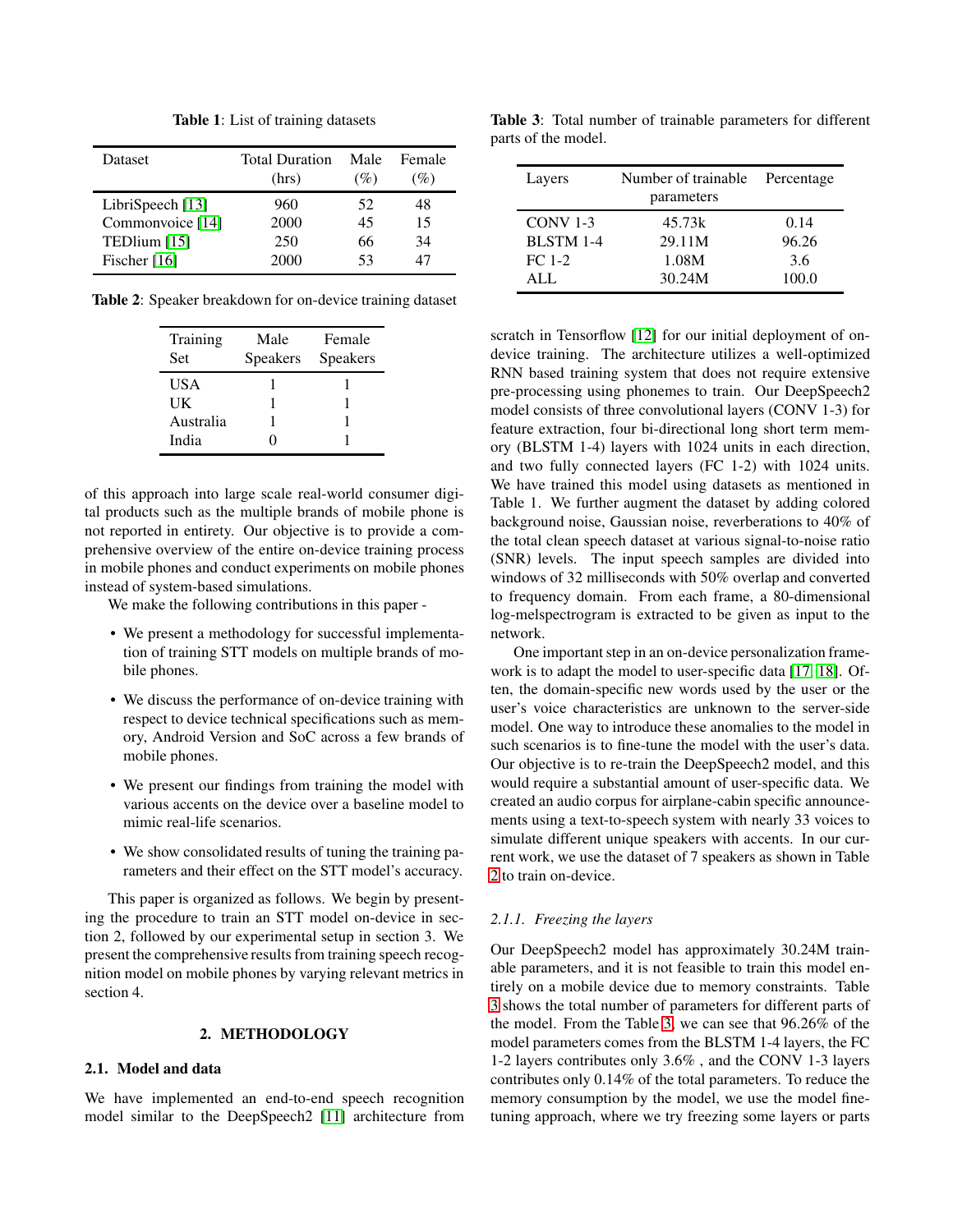| Tflite models              | Size (MB) | #Parameters |
|----------------------------|-----------|-------------|
| No Frozen                  | 155       | 30.24M      |
| Frozen CONV                | 154       | 30.1M       |
| $Frozen$ $CONV + BI$ $STM$ | 127       | 1.08M       |

<span id="page-2-0"></span>Table 4: The quantized tflite models generated from the finetuned models and their size in MB

of the model. Hence the output from these frozen layers acts as pre-computed frozen features, and training continues using the rest of the model. This helps to cut down the training time without significantly affecting the accuracy.

### 2.2. Implementation

Tensorflow Lite toolbox facilitates on-device training by enabling model size reduction, running faster inference and training. Hence, the large weights of our trained models as defined in section 2.1, are converted to quantized versions in flatBuffer format identified by the .tflite file extension. The inputs and outputs to the TensorFlow Lite model is specified with the help of signature functions to train and infer on-devices.

## *2.2.1. CTC loss on phone*

Connectionist Temporal Classification (CTC) [\[19\]](#page-6-18) is an alignment-free, non-autoregressive approach to sequence transduction, used by many decoding frameworks like speech recognition. We use the TensorFlow CTC loss function for on-device training, where it requires the following parameters: labels (ground truth), logits (predicted probability matrix from the trained model), and their respective lengths.

#### *2.2.2. TFlite signatures for on-device training*

Tensorflow in their nightly builds, have come out with new feature called signatures for tflite. These signatures can be manipulated to calculate the loss of the tflite's inference. Furthermore with the loss calculated, we can find the gradients for the models weights, and effectively train the model on device. We use 5 key signatures to facilitate training and inference from the model, namely, Train, Predict, Save, Load and Calculate CTC loss.

- Train: implements the back-propagation by calculating the gradient of the loss with respect to the trainable parameters in the model, and update the weights.
- Predict: performs inference of the model.
- Save: saves the model's on-device trained weights as a checkpoint file. This allows the weights to be modular and allows us to use them in the future.
- Load: loads the trained weights from a checkpoint file.
- Calculate CTC loss: calculates the CTC loss for a given batch of input data.

With these signatures we are able to successfully train and personalize our model to our clients. The Train signature later updates the gradients based on the loss calculated. Table [4](#page-2-0) shows the size of the quantized tflite models (in Mega Bytes or MB) generated from fine-tuned models and the 5 signature functions. The 'No Frozen' model refers to the tflite model with no frozen layers. The 'Frozen CONV' model refers to the ones where we froze all the convolution layers, and the 'Frozen CONV + BLSTM' model is generated by freezing all the convolution and BLSTM layers in the baseline model. From the Table [4,](#page-2-0) we can deduce that the freezing of all CONV 1-3 layers slightly reduces the total number of trainable parameters. But freezing the BLSTM layers along with the convolution layers (CONV  $1-3$  + BLSTM  $1-4$ ) reduced the model parameters by 96%. If none of the layers are frozen, then the whole model is trained across all parameters.

### *2.2.3. On-device training*

The training resumes in the mobile phone when the collected number of utterances in the storage cache of the mobile phone is close to a pre-defined number N. We train the quantized model using the train signature for T epochs with a batch size of B. Currently, for our setup, we assume that the transcriptions for the N utterances are available, which is not the case for real-time tasks. After every epoch, we store and restore checkpoints using Save and Load signatures and continue training for T epochs. Upon completion of the training, the stored data will be removed from the cache. The updated model is then used to transcribe newly saved recordings using the Predict signature.

#### <span id="page-2-1"></span>*2.2.4. Stopping criteria*

Training the model continuously on a comparatively small personalized data over a long time can worsen the model due to overfitting. Appropriate stopping criteria should be in place to stop the training and prevent such drifts. In our work, the CTC loss obtained from the signature Calculate CTC loss along with WER is used as the stopping criteria for training. The CTC loss and WER of consecutive epochs are compared. If they are decreasing, the weights of latest epoch are saved and training is resumed. If the metrics increase between two epochs, we continue to train the model for one more epoch. If the metric continues to increase for that epoch, training is stopped. Thus, we have an overhead of one epoch before stopping the training altogether.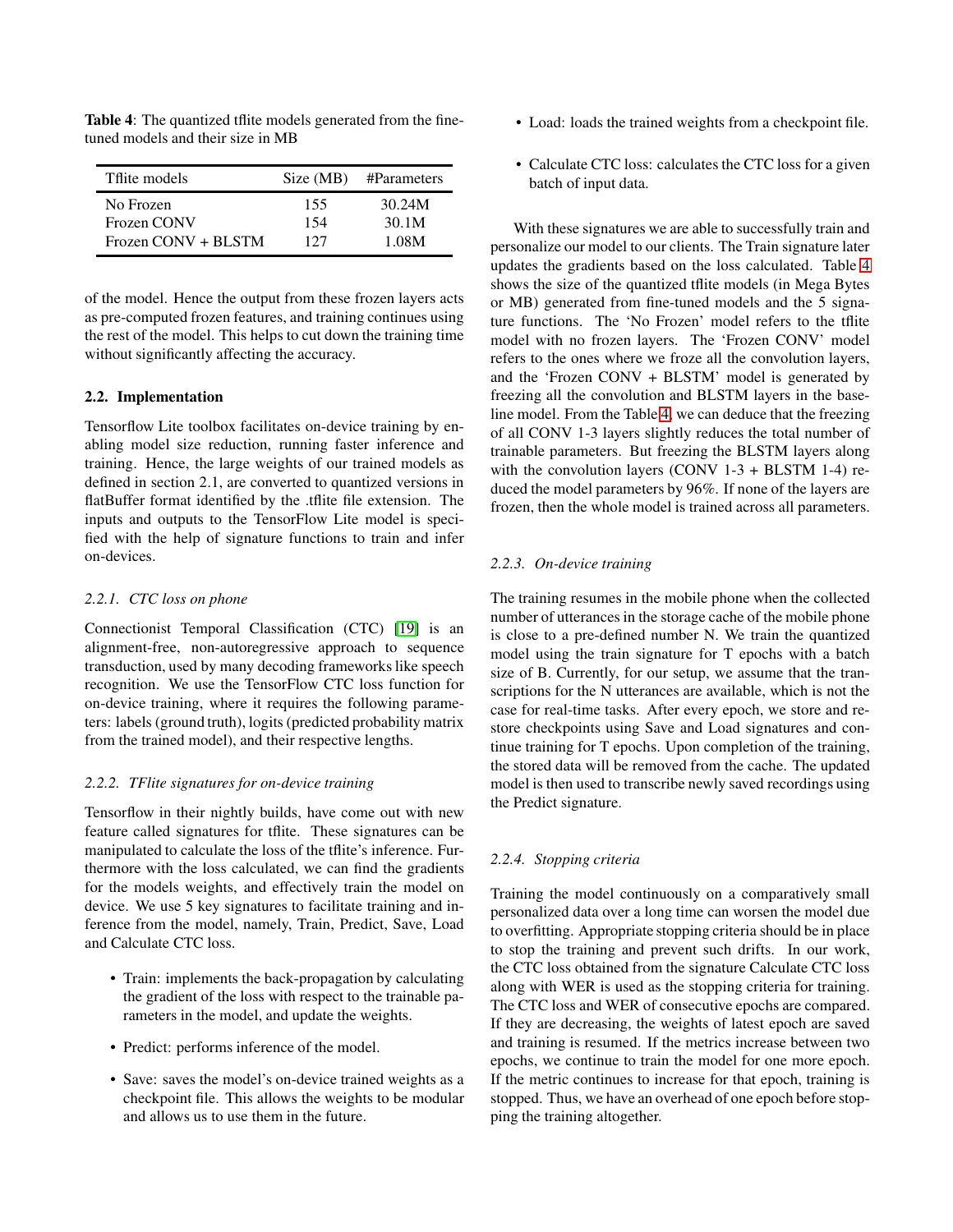| <b>Table 5</b> : Details about device hardware. |
|-------------------------------------------------|
|-------------------------------------------------|

<span id="page-3-0"></span>

| Device Model          | <b>RAM</b> | <b>CPU</b>             | OS                          | SoC (Snapdragon) |
|-----------------------|------------|------------------------|-----------------------------|------------------|
| One Plus 7T           | 8 GB       | Octa-core Max 2.96 GHz | Oxygen OS 10 (Android 10)   | 855 Plus         |
| One Plus 5T           | 6 GB       | Octa-core Max 2.45 GHz | Oxygen (Android 10)         | 835              |
| Redmi Note 7 Pro      | 6 GB       | Octa-core Max 2.02 GHz | MIUI V12.5.1(Android $10$ ) | 675              |
| Redmi Note 10 Pro Max | 8 GB       | Octa-core Max 2.3 GHz  | MIUI V12.5.2(Android 11)    | 732G             |

<span id="page-3-2"></span>Table 6: Time taken per epoch for training the model in system and phone for different batch-sizes

| <b>Batch</b><br>size | Tflite-size<br>1n | Time per epoch<br><b>System-based Simulation</b> | RAM<br>(in GB) | <b>CPU</b><br>$(in \%)$ | Time per epoch<br>Oneplus-7T |
|----------------------|-------------------|--------------------------------------------------|----------------|-------------------------|------------------------------|
| (B)                  | (MB)              | (mins)                                           |                |                         | (mins)                       |
|                      | 150               | 20.96                                            | 2.1            | 12                      | 76.76                        |
|                      | 151               | 13.42                                            | 2.3            | 12                      | 46.92                        |
|                      | 155               | 10.9                                             | 2.9            | 12                      | 19.17                        |
| 10                   | 160               | 3.96                                             | 39             |                         | 11.55                        |

<span id="page-3-3"></span>



#### 2.3. Information about phone hardware

In our work, we deploy our on-device training protocol aimed at improving speech recognition across multiple devices from different brands. This provides an insight on deployment constraints such as training time, accuracy, memory for different hardware specifications. Table [5](#page-3-0) shows the hardware specifications of the multiple mobile phones considered in our work.

### 3. EXPERIMENTAL SETUP

<span id="page-3-1"></span>This section presents the approach to investigate the ondevice training from dataset generation to profiling memory consumption on phone. It is impractical to obtain thousands of samples for a user to perform on-device personalization. This will require more training time and excess cache memory in a mobile phone environment. Hence, we randomly select 60 speech utterances for training and 10 samples to validate the model, per speaker as defined in Table [2](#page-1-0) . We also limit the average length of the utterances to about 7 seconds and the average label length of these utterances to about 135 characters.

Initially, we study the performance between training in a server and mobile environments. Our intent is to measure the effect of batch size on the size of the tflite model, RAM usage, and speed performance for on-device training and hence, find the best possible configuration for the mobile environment. For this experiment we randomly selected one speaker with US accent and trained the No Frozen model using Adam [\[20\]](#page-6-19) optimizer. We set the learning rate of the model to 10e-5, and we implemented the stopping criteria discussed in section [2.2.4](#page-2-1) to stop the training and get the best checkpoint. We used the Android Profiler toolkit in Android Studio to access real time data of the memory and CPU utilization of our app.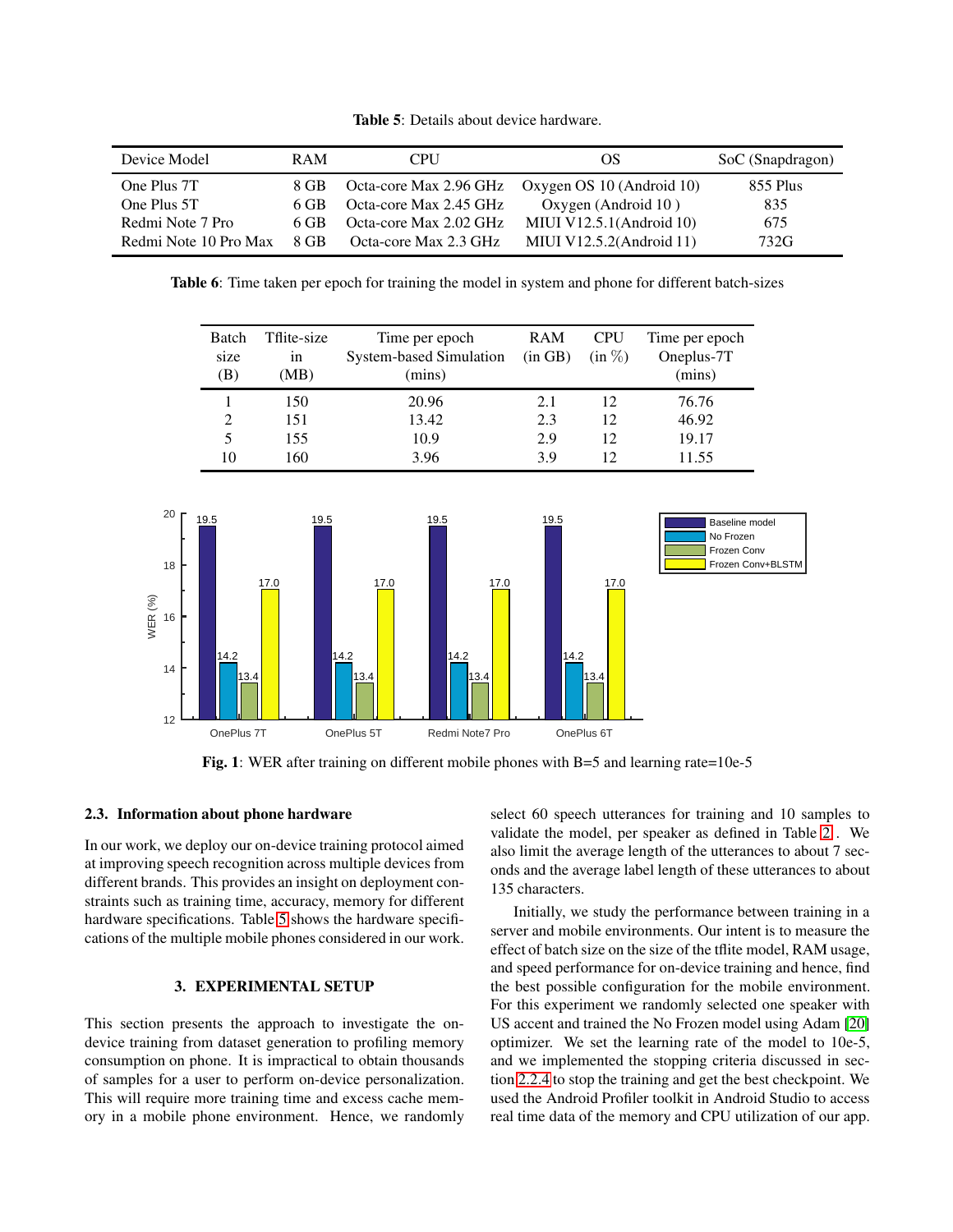Along with batch-size, another critical tuning parameter for training a model on-device is learning rate, as it determines the convergence time and accuracy of results. We selected two learning rates, 10e-5 and 10e-6 to compare. The former is chosen as the Baseline model is trained on-system with same learning rate. We chose another lower learning rate of 10e-6 as we are fine-tuning the model for a particular user. Hence, a lower learning rate would move towards the minimum and prevent overshooting. Next, we designed an experiment to train using a multiple speaker training set from various regions as mentioned in Table [2.](#page-1-0) We intended to understand the realistic measures of training time and efficacy for various accents in large scale deployment of on-device training. We picked the best performing fine tuned model with the best performing tunable parameters to train. We ran this experiment on a single phone to remove all device related variations.

<span id="page-4-0"></span>Table 7: Comparison of different learning rate for fine tuned models on single phone.

|                                          | $10e-6$      |               | $10e-5$      |                             |
|------------------------------------------|--------------|---------------|--------------|-----------------------------|
| Models                                   | WER<br>(%)   | Epochs<br>(T) | WER<br>(%)   | Epochs<br>(T)               |
| <b>Baseline</b>                          | 19.49        |               | 19.49        |                             |
| No Frozen<br>Frozen CONV<br>Frozen CONV+ | 13.4<br>13.4 | 12<br>13      | 14.2<br>13.4 | $\mathcal{D}_{\mathcal{A}}$ |
| <b>BLSTM</b>                             | 19.02        |               | 17.04        | 3                           |

## 4. EXPERIMENTAL RESULTS

In this section, we present the experimental results from our on-device training settings explained in Section [3.](#page-3-1)

#### 4.1. Optimal hyperparameters selection

### *4.1.1. Batch size*

Table [6](#page-3-2) shows the time taken per epoch during training, the size of the tflite model created for different batch sizes, and the RAM usage during training. The training was carried out on a Oneplus 7T phone with learning rate of 10e-5 and stopping criteria, and the corresponding simulation results are also presented. Based on the results from the mobile phone, we can deduce that the batch sizes affect the size of the tflite model, RAM utilization, and training time. As the batch size is increased from 1 to 10, the size of the tflite model increased from 150 to 160 MB. However, the results clearly indicate that the increase in batch size is significant for training time and RAM utilization. For the batch size of 1, the time taken to complete an epoch while training is nearly 77 minutes, and the memory used is 2.1 GB. As we increased the batch size to

10, the time per epoch decreased to 12 minutes, but the memory consumption increased to 3.9 GB. We, therefore, selected an optimal batch size of 5 for our later experiments.

#### *4.1.2. Learning rate*

Table [7](#page-4-0) compares the WERs and the number of training epochs for models mentioned in Table [4](#page-2-0) against the Baseline model for both learning rates. The Baseline model achieves a WER of 19.49%. As expected, the WER of all tflite models for each learning rate is lower than that of the baseline model after training with stopping criteria. Therefore, we can infer that the model has learned from user-specific data for both learning rates. Juxtaposing the results from the two learning rates, we observe that the WER of 10e-6 is 0.8% lower than 10e-5 for No Frozen model and 2% higher than 10e-5 for Frozen CONV+BLSTM model. Both learning rates perform the same for the Frozen CONV model. Another deterministic metric is the number of epochs required to converge to the minimum. The No Frozen and Frozen CONV models with 10e-5 learning rate converged within 1 and 2 epoch respectively. In contrast, the same models with 10e-6 learning rate took 10x more epochs to get to similar WER. The training time per epoch is same for both learning rates. Hence, we conclude that the models trained with a learning rate of 10e-5 achieve lower WER faster. In the subsequent experiments, we investigate personalization performance for different phone specification.

#### 4.2. Experimenting with different phone specifications

Fig [1](#page-3-3) represents the results from trained models discussed in Table [4](#page-2-0) across 4 different phone brands detailed in Table [5,](#page-3-0) on a single speaker data. From Fig 1, we infer that Frozen CONV model performs the best in the least time. Frozen CONV+BLSTM model has the least drop in WER despite training for more epochs, meanwhile No Frozen model showed comparable performance to Frozen CONV. The least WER obtained and its respective epoch remains the same for all phones and models. Additionally, we observed that for every phone the CPU utilization is 12% . Phones with higher RAM like One Plus 7T and Redmi Note 10 Pro Max used 2.9 GB RAM while One Plus 5T and Redmi Note 7 Pro used 2.6 GB, for all tflite models. The most significant influence of phone specification on on-device training was the training time. The training time per epoch for phones with better SoC and CPU specifications, like One Plus 7T and Redmi Note 10 Pro Max, is around 18 minutes, compared to 34 minutes per epoch for devices with lower specifications like One Plus 5T and Redmi Note 7 Pro.

## 4.3. Experimenting with different accents

So far, we reported the results from a single speaker dataset in all the above experiments. Fig [2](#page-5-0) compares the WER per-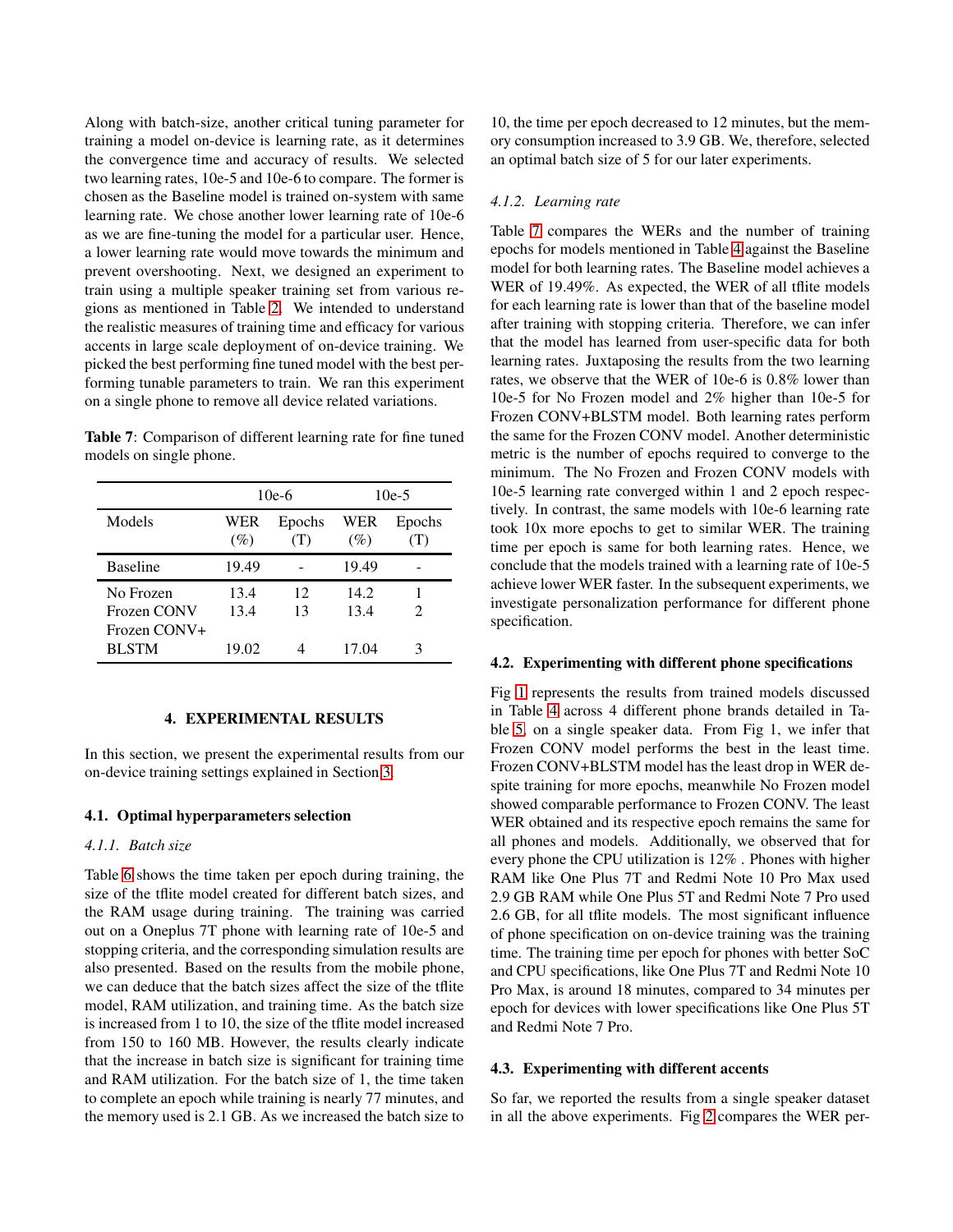<span id="page-5-0"></span>

Fig. 2: WER for different speakers with B=5, learning rate=10e-5 for Frozen CONV model on OnePlus 7T

| Training<br>Set   | Number of<br>Epoch<br>(T) | Training time<br>per epoch<br>(mins) |
|-------------------|---------------------------|--------------------------------------|
| USA-Male          | 2                         | 19.23                                |
| USA-Female        | 4                         | 19.98                                |
| UK-Male           | 7                         | 20.15                                |
| UK-Female         | 1                         | 19.95                                |
| AUS-Male          | 3                         | 26.55                                |
| AUS-Female        | 2                         | 19.92                                |
| <b>IND-Female</b> | 3                         | 19.97                                |

<span id="page-5-1"></span>Table 8: Number of epochs to train and training time

formance before and after training for different speakers from Table [2](#page-1-0) on OnePlus 7T phone. For this experiment, we trained the Frozen CONV model with batch-size, B=5, and learning rate 10e-5 since it was most effective in our previous experiments. The average WER for the different speakers post-training is 17.8%. Hence, the WER has dropped by an average of 7.6% across all training sets. This is a substantial improvement over the baseline results. We also observe a bias towards male speakers in the baseline model resulting in lower initial WER. This is expected as percentage of male speakers is higher in the dataset used to train the baseline model. The average WER decreased by 7.03% for male speakers. While the female speakers have high initial WER, the drop in WER is approximately 9.7% for all female speakers with the exception of USA-Female. To summarize, ondevice training improves the acoustic model results by learning the leaner weights specific to speaker. In Table [8](#page-5-1) we also report the training time per epoch for each speaker and the number of epochs it takes to reach the minimum WER. We see that the number of epochs required to train a model is dependent on the speaker specific characteristics.

### 5. CONCLUSIONS

In this paper, we set out a methodology to successfully implement training procedures for end-to-end speech recognition models on mobile phones. Our aim was to provide a comprehensive overview to develop and deploy a complete on-device training framework on the edge devices. We investigated several feasible configurations for the on-device training setup to improve the performance and reduce the complexity in mobile environments. We also conducted extensive experiments to study the impact of system and hardware specifications of mobile phones from different brands on the training procedure. Since the model adaptation relies on user-specific data, we presented our findings from training the model with various accents on the device over a baseline model. Our ondevice training results show that there is indeed an improvement in the word error rate over the baseline model on userspecific datasets.